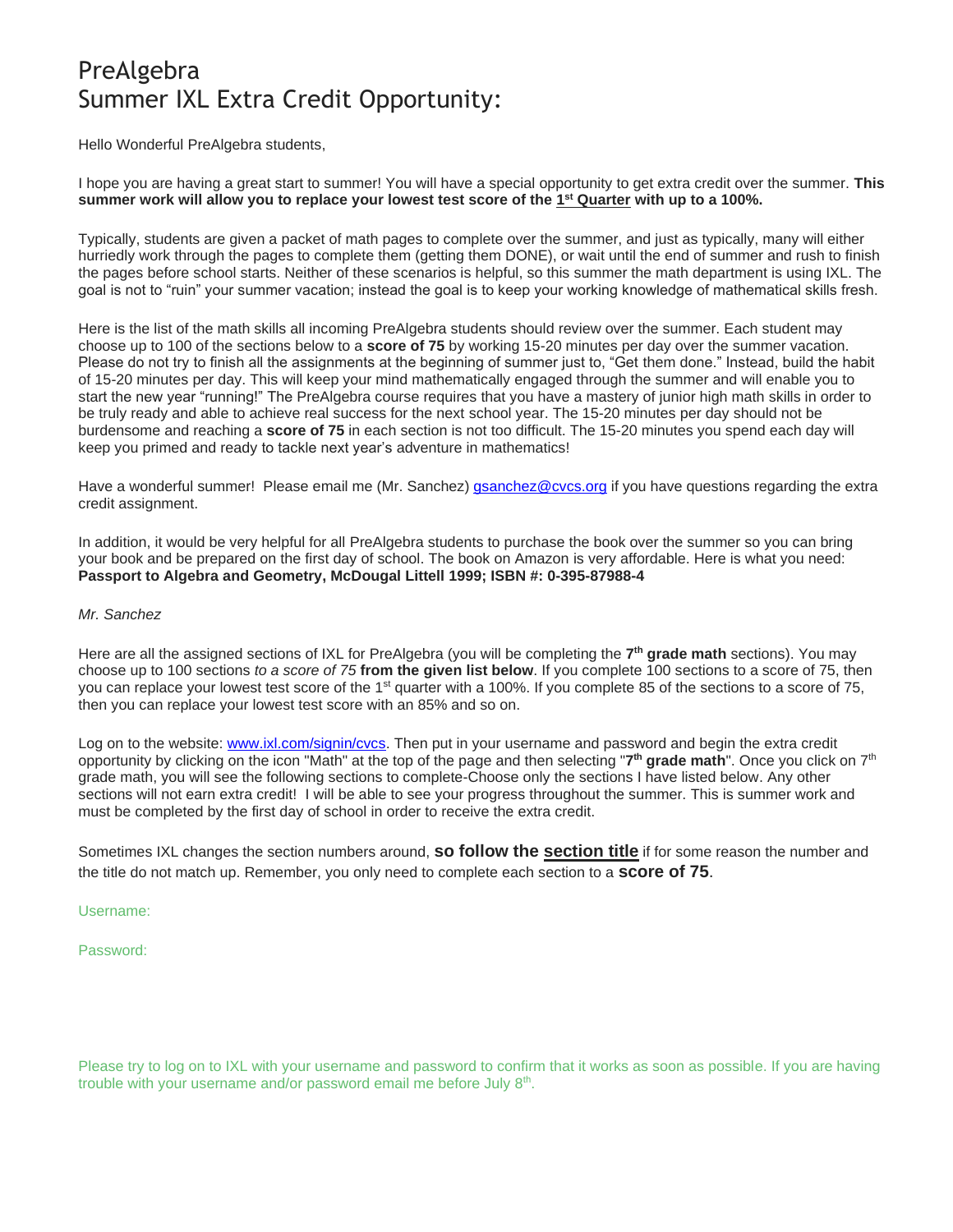### A.Number theory

- 1. A1 [Prime or composite](https://www.ixl.com/math/grade-7/prime-or-composite)
- 2. A2 [Prime factorization](https://www.ixl.com/math/grade-7/prime-factorization)
- 3. A4 [Divisibility rules](https://www.ixl.com/math/grade-7/divisibility-rules)
- 4. A5 [Greatest common factor](https://www.ixl.com/math/grade-7/greatest-common-factor)
- 5. A6 [Least common multiple](https://www.ixl.com/math/grade-7/least-common-multiple)
- 6. A7 [GCF and LCM: word problems](https://www.ixl.com/math/grade-7/gcf-and-lcm-word-problems)
- 7. A11 [Classify numbers](https://www.ixl.com/math/grade-7/classify-numbers)

#### B.Integers

- 1. B1 [Understanding integers](https://www.ixl.com/math/grade-7/understanding-integers)
- 2. B2 [Integers on number lines](https://www.ixl.com/math/grade-7/integers-on-number-lines)
- 3. B3 [Graph integers on horizontal and vertical number lines](https://www.ixl.com/math/grade-7/graph-integers-on-horizontal-and-vertical-number-lines)
- 4. B6 [Compare and order integers](https://www.ixl.com/math/grade-7/compare-and-order-integers)

### C.Operations with integers

- 1. C4 [Add integers](https://www.ixl.com/math/grade-7/add-integers)
- 2. C5 [Add three or more integers](https://www.ixl.com/math/grade-7/add-three-or-more-integers)
- 3. C6 [Integer subtraction rules](https://www.ixl.com/math/grade-7/integer-subtraction-rules)
- 4. C9 [Subtract integers](https://www.ixl.com/math/grade-7/subtract-integers)
- 5. C10 [Integer addition and subtraction rules](https://www.ixl.com/math/grade-7/integer-addition-and-subtraction-rules)
- 6. C12 [Add and subtract integers](https://www.ixl.com/math/grade-7/add-and-subtract-integers)
- 7. C13 [Complete addition and subtraction equations with integers](https://www.ixl.com/math/grade-7/complete-addition-and-subtraction-equations-with-integers)
- 8. C15 [Integer multiplication rules](https://www.ixl.com/math/grade-7/integer-multiplication-rules)
- 9. C16 [Multiply integers](https://www.ixl.com/math/grade-7/multiply-integers)
- 10. C17 [Integer division rules](https://www.ixl.com/math/grade-7/integer-division-rules)
- 11.C19 [Divide integers](https://www.ixl.com/math/grade-7/divide-integers)
- 12.C20 [Integer multiplication and division rules](https://www.ixl.com/math/grade-7/integer-multiplication-and-division-rules)
- 13. C21 [Multiply and divide integers](https://www.ixl.com/math/grade-7/multiply-and-divide-integers)
- 14.C22 [Complete multiplication and division](https://www.ixl.com/math/grade-7/complete-multiplication-and-division-equations-with-integers) equations with integers
- 15. C23 [Add, subtract, multiply, and divide integers](https://www.ixl.com/math/grade-7/add-subtract-multiply-and-divide-integers)

### D.Decimals

- 1. D1 [Decimal numbers review](https://www.ixl.com/math/grade-7/decimal-numbers-review)
- 2. D2 [Compare and order decimals](https://www.ixl.com/math/grade-7/compare-and-order-decimals)
- 3. D4 [Round decimals](https://www.ixl.com/math/grade-7/round-decimals)

#### E.Operations with decimals

- 1. E1 [Add and subtract decimals](https://www.ixl.com/math/grade-7/add-and-subtract-decimals)
- 2. E3 [Multiply decimals](https://www.ixl.com/math/grade-7/multiply-decimals)
- 3. E5 [Divide decimals](https://www.ixl.com/math/grade-7/divide-decimals)
- 4. E8 [Add, subtract, multiply, and divide decimals: word problems](https://www.ixl.com/math/grade-7/add-subtract-multiply-and-divide-decimals-word-problems)

#### F.Fractions and mixed numbers

- 1. F1 [Understanding fractions: word problems](https://www.ixl.com/math/grade-7/understanding-fractions-word-problems)
- 2. F2 [Equivalent fractions](https://www.ixl.com/math/grade-7/equivalent-fractions)
- 3. F3 [Write fractions in lowest terms](https://www.ixl.com/math/grade-7/write-fractions-in-lowest-terms)
- 4. F5 [Least common denominator](https://www.ixl.com/math/grade-7/least-common-denominator)
- 5. F6 [Compare and order fractions](https://www.ixl.com/math/grade-7/compare-and-order-fractions)
- 6. F8 [Convert between mixed numbers and improper fractions](https://www.ixl.com/math/grade-7/convert-between-mixed-numbers-and-improper-fractions)
- 7. F9 [Compare mixed numbers and improper fractions](https://www.ixl.com/math/grade-7/compare-mixed-numbers-and-improper-fractions)

## G.Operations with fractions

- 1. G1 [Add and subtract fractions](https://www.ixl.com/math/grade-7/add-and-subtract-fractions)
- 2. G3 [Add and subtract mixed numbers](https://www.ixl.com/math/grade-7/add-and-subtract-mixed-numbers)
- 3. G5 [Inequalities with addition and subtraction of fractions and mixed numbers](https://www.ixl.com/math/grade-7/inequalities-with-addition-and-subtraction-of-fractions-and-mixed-numbers)
- 4. G7 [Multiply fractions and whole numbers](https://www.ixl.com/math/grade-7/multiply-fractions-and-whole-numbers)
- 5. G9 [Multiply fractions](https://www.ixl.com/math/grade-7/multiply-fractions)
- 6. G10 [Multiply mixed numbers](https://www.ixl.com/math/grade-7/multiply-mixed-numbers)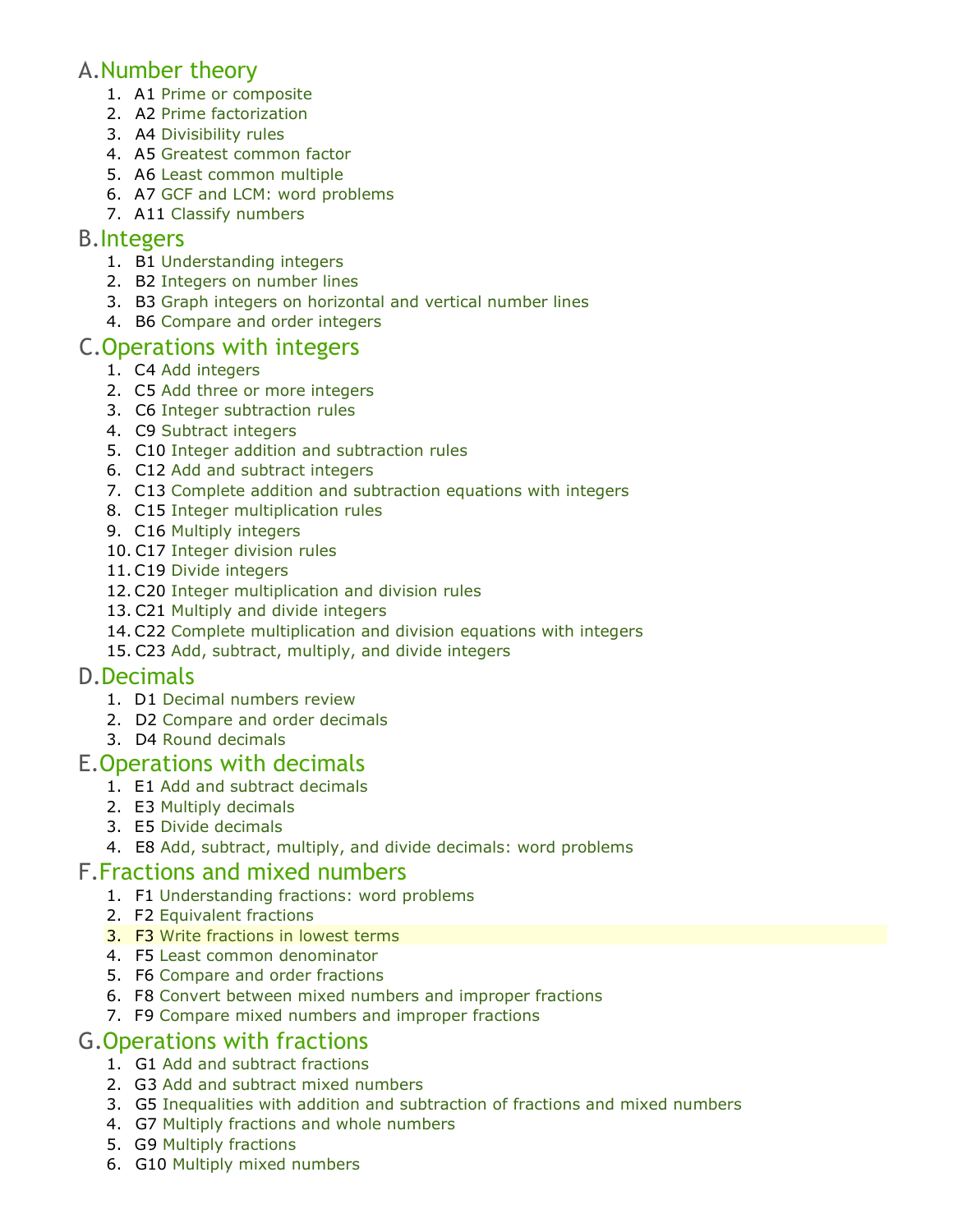- 7. G12 [Divide fractions](https://www.ixl.com/math/grade-7/divide-fractions)
- 8. G13 [Divide mixed numbers](https://www.ixl.com/math/grade-7/divide-mixed-numbers)
- 9. G16 [Add, subtract, multiply, and divide fractions and mixed numbers: word problems](https://www.ixl.com/math/grade-7/add-subtract-multiply-and-divide-fractions-and-mixed-numbers-word-problems)
- 10. G18 [Evaluate numerical expressions involving fractions](https://www.ixl.com/math/grade-7/evaluate-numerical-expressions-involving-fractions)

#### H.Rational numbers

- 1. H1 [Convert fractions or mixed numbers to decimals](https://www.ixl.com/math/grade-7/convert-fractions-or-mixed-numbers-to-decimals)
- 2. H2 [Convert decimals to fractions or mixed numbers](https://www.ixl.com/math/grade-7/convert-decimals-to-fractions-or-mixed-numbers)
- 3. H3 [Convert between decimals and fractions or mixed numbers](https://www.ixl.com/math/grade-7/convert-between-decimals-and-fractions-or-mixed-numbers)
- 4. H4 [Identify rational numbers](https://www.ixl.com/math/grade-7/identify-rational-numbers)
- 5. H6 [Absolute value of rational numbers](https://www.ixl.com/math/grade-7/absolute-value-of-rational-numbers)
- 6. H8 [Put rational numbers in order](https://www.ixl.com/math/grade-7/put-rational-numbers-in-order)
- 7. H9 [Add and subtract positive and negative decimals](https://www.ixl.com/math/grade-7/add-and-subtract-positive-and-negative-decimals)
- 8. H10 [Add and subtract positive and negative fractions](https://www.ixl.com/math/grade-7/add-and-subtract-positive-and-negative-fractions)
- 9. H11 [Add and subtract rational numbers](https://www.ixl.com/math/grade-7/add-and-subtract-rational-numbers)
- 10. H16 [Multiply and divide positive and negative fractions](https://www.ixl.com/math/grade-7/multiply-and-divide-positive-and-negative-fractions)

#### I.Exponents and square roots

- 1. I1 [Understanding exponents](https://www.ixl.com/math/grade-7/understanding-exponents)
- 2. I2 [Evaluate exponents](https://www.ixl.com/math/grade-7/evaluate-exponents)
- 3. I3 [Solve equations with variable exponents](https://www.ixl.com/math/grade-7/solve-equations-with-variable-exponents)
- 4. I4 [Exponents with negative bases](https://www.ixl.com/math/grade-7/exponents-with-negative-bases)
- 5. I8 [Square roots of perfect squares](https://www.ixl.com/math/grade-7/square-roots-of-perfect-squares)
- 6. I9 [Estimate square roots](https://www.ixl.com/math/grade-7/estimate-square-roots)

### J.Ratios, rates, and proportions

- 1. J1 [Understanding ratios](https://www.ixl.com/math/grade-7/understanding-ratios)
- 2. J2 [Identify equivalent ratios](https://www.ixl.com/math/grade-7/identify-equivalent-ratios)
- 3. J3 [Write an equivalent ratio](https://www.ixl.com/math/grade-7/write-an-equivalent-ratio)
- 4. J5 [Unit rates](https://www.ixl.com/math/grade-7/unit-rates)
- 5. J11 [Do the ratios form a proportion?](https://www.ixl.com/math/grade-7/do-the-ratios-form-a-proportion)
- 6. J12 [Do the ratios form a proportion: word problems](https://www.ixl.com/math/grade-7/do-the-ratios-form-a-proportion-word-problems)
- 7. J13 [Solve proportions](https://www.ixl.com/math/grade-7/solve-proportions)
- 8. J14 [Solve proportions: word problems](https://www.ixl.com/math/grade-7/solve-proportions-word-problems)

#### L.Percents

- 1. L2 [Convert between percents, fractions, and decimals](https://www.ixl.com/math/grade-7/convert-between-percents-fractions-and-decimals)
- 2. L3 [Compare percents to fractions and decimals](https://www.ixl.com/math/grade-7/compare-percents-to-fractions-and-decimals)
- 3. L7 [Solve percent equations](https://www.ixl.com/math/grade-7/solve-percent-equations)
- 4. L9 [Percent of change](https://www.ixl.com/math/grade-7/percent-of-change)
- 5. L10 [Percent of change: word problems](https://www.ixl.com/math/grade-7/percent-of-change-word-problems)

### M.Consumer math

- 1. M1 [Add, subtract, multiply, and divide money amounts: word problems](https://www.ixl.com/math/grade-7/add-subtract-multiply-and-divide-money-amounts-word-problems)
- 2. M3 [Unit prices](https://www.ixl.com/math/grade-7/unit-prices)
- 3. M6 [Percent of a number: tax, discount, and more](https://www.ixl.com/math/grade-7/percent-of-a-number-tax-discount-and-more)
- 4. M8 [Find the percent: tax, discount, and more](https://www.ixl.com/math/grade-7/find-the-percent-tax-discount-and-more)
- 5. M12 [Simple interest](https://www.ixl.com/math/grade-7/simple-interest)
- 6. M13 [Compound interest](https://www.ixl.com/math/grade-7/compound-interest)

### P.Coordinate plane

- 1. P1 [Coordinate plane review](https://www.ixl.com/math/grade-7/coordinate-plane-review)
- 2. P2 [Quadrants and axes](https://www.ixl.com/math/grade-7/quadrants-and-axes)
- 3. P3 [Follow directions on a coordinate plane](https://www.ixl.com/math/grade-7/follow-directions-on-a-coordinate-plane)
- 4. P4 [Distance between two points](https://www.ixl.com/math/grade-7/distance-between-two-points)